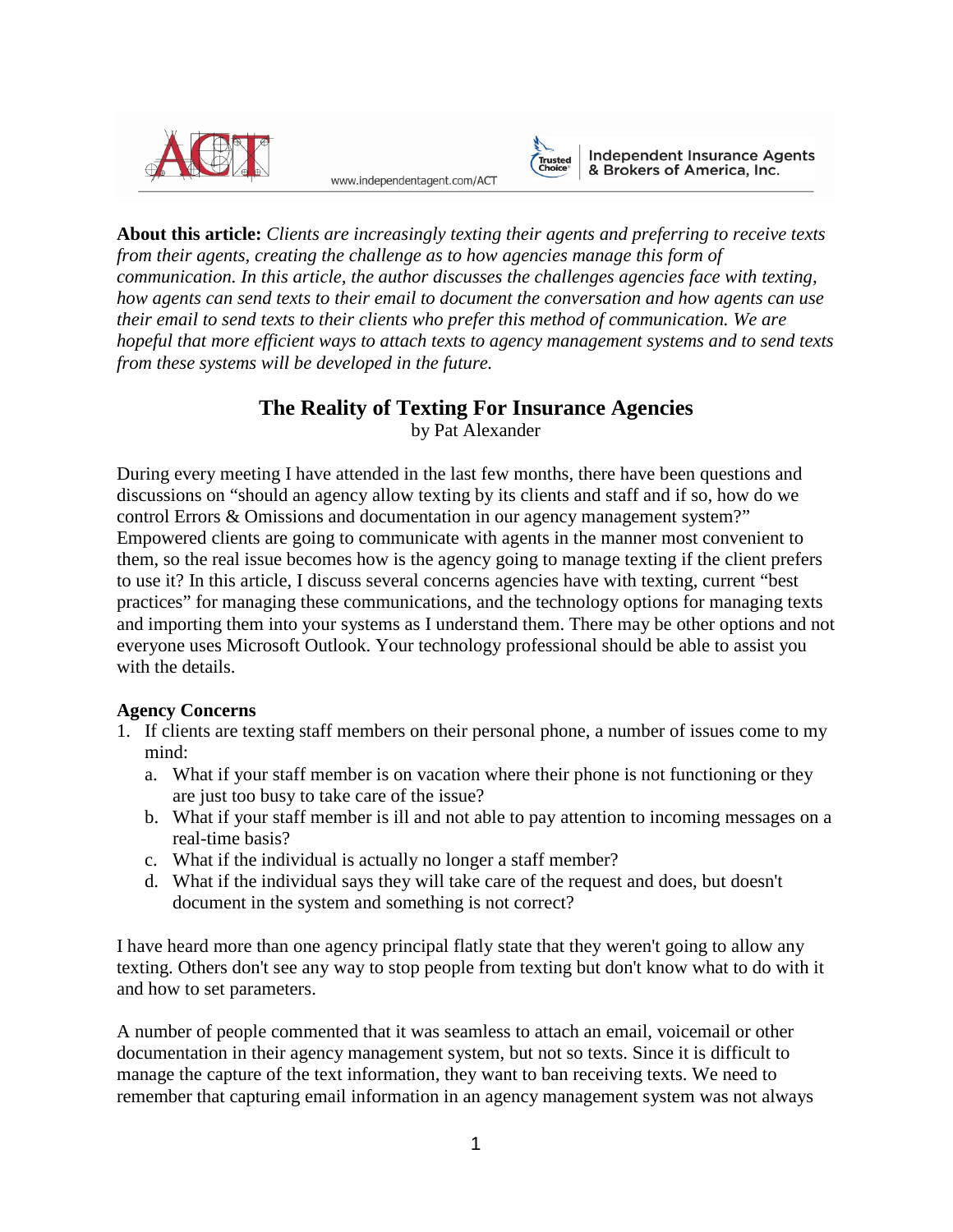easy. Once upon a time we copied the emails and pasted them into an activity or note since we couldn't attach anything to our agency management systems.

Through communication with the various agency management vendors from their user groups, the vendors enhanced their systems to handle email attachments. From this grew the ability to easily attach various other attachments and we hope vendors will create streamlined workflows for capturing texts as well, possibly as a part of their mobile apps. The initial attachment functions were "clunky", but as time and technology have progressed, this function has become more streamlined.

In today's world, texting is a reality. It is not only your young clients that are engaging in this act. Texting eliminates telephone tag, and results in an almost instant response. This is what many of us are programmed to want.

## **Current "Best Practices"**

I recommend you consider taking the following approach with regard to texting:

- 1. Do you want to be relevant to your client base? If so, then you must embrace this technology.
- 2. Set standards and best practices. These really are no different than handling face-to-face conversations, phone calls, emails, etc. Your standard should be that all conversations with the client or with others about the client's account are to be documented in the agency management system or the system which you are using to collect client data.
- 3. Be pro-active and determine how to best receive texts at the agency level and educate your staff and clients.
- 4. If your client and someone in your agency are friends, inevitably there will be a text on a person phone. Define, train and implement the process to get this moved to an agency level as quickly as possible.

I don't see that there is any more of an errors & omissions exposure in receiving and responding to texts than there are in phone calls, emails or face-to-face conversations. The biggest issue I believe agencies have at this time is how to make this format work for them as seamlessly as possible.

## **Forwarding Texts to Email**

Here are some thoughts I have on this process that I have picked up from users who have already addressed this issue:

- 1. As soon as the initial text is received on a personal phone, forward it to your business email address. Text a response back to the client from your business Outlook account. The client's text response will come back into the email which will let you accumulate the stream of the conversation which can then be attached to the agency management system.
- 2. Some phones will allow you to capture an entire text conversation. In this case it could be acceptable that the conversation continue on that phone and then be captured and sent to the business email address for attachment into the agency management system. This would be the best approach when the conversation is just a question and answer session.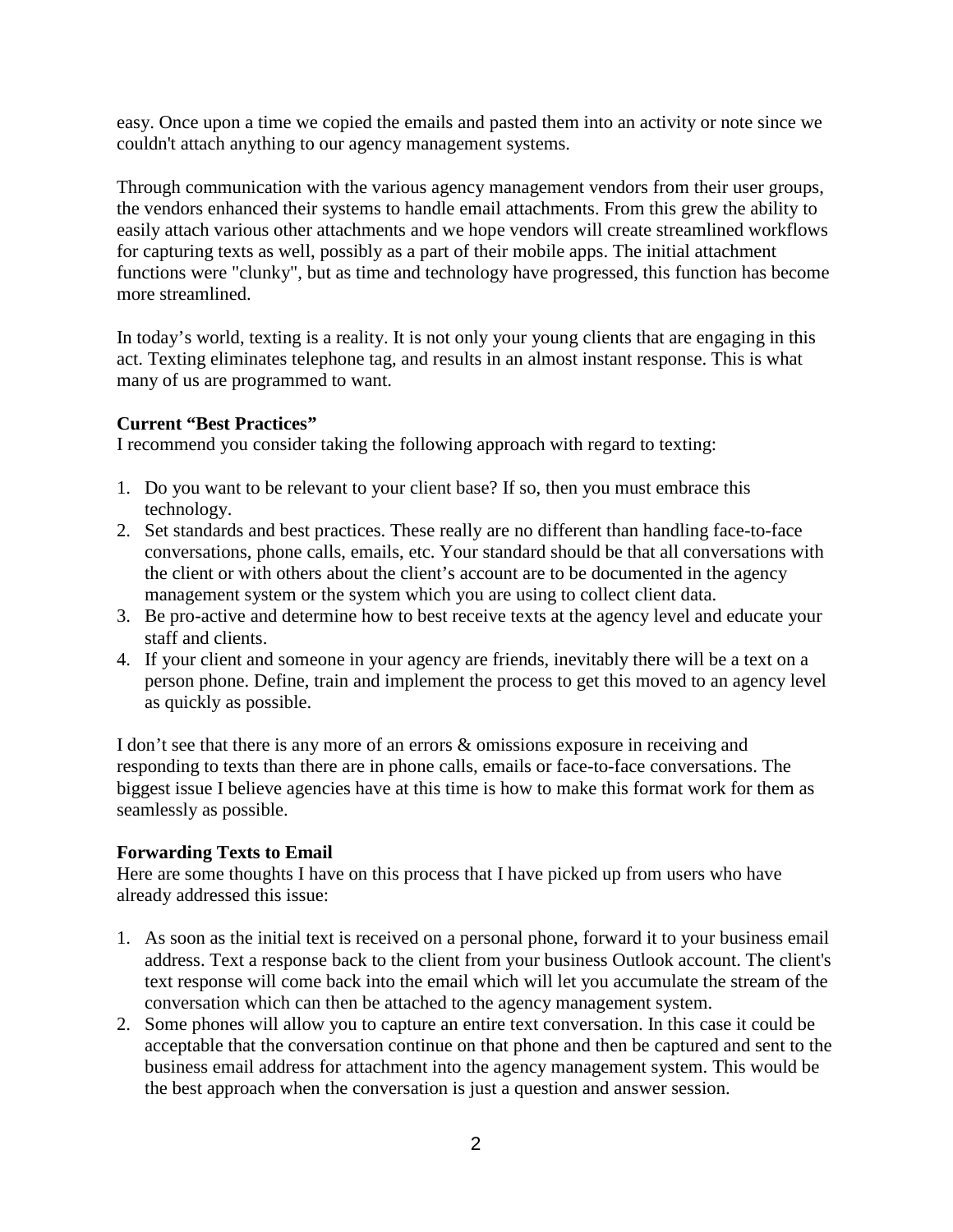- 3. It is important for everyone in the agency to learn how their specific phone works for text forwarding:
	- a. iPhone <http://iphonefaq.org/archives/97335> ; Another approach is to take a picture of your iPhone screen when the text is showing, by pressing the on/off button on the top of the phone simultaneously with the application change button on the bottom front of the phone. This approach creates an image of the entire text message and the picture can then be emailed to your Outlook account.
	- b. Android Phones Each manufacturer handles this in a different way and I find even some differences within a manufacturer between their phones. It is best to check the operating information for your specific phone for this function.

### **Sending Texts from Email**

Microsoft Outlook can be used as a tool to manage text messaging with your client. There are several steps to setting up and implementing the use of Microsoft Outlook. However, like anything else that you do, if you invest the time to research, implement and train a process, the rewards will be great.

The best place to start the research is on the web at Ste Up text messaging (SMS) in Outlook. [http://office.microsoft.com/en-us/outlook-help/send-and-receive-text-messages-sms-](http://office.microsoft.com/en-us/outlook-help/send-and-receive-text-messages-sms-HA101823438.aspx#_Toc261416088)[HA101823438.aspx#\\_Toc261416088](http://office.microsoft.com/en-us/outlook-help/send-and-receive-text-messages-sms-HA101823438.aspx#_Toc261416088)

Microsoft has done a really good job here of explaining the options available for using Outlook and providing lots of screen shots.

## **Implementing an Agency Text Address**

I also recommend that the agency implement a way to receive text messages directly. I understand from my tech friends that many VoiP phone systems can have a number set up for receipt of text messages. I am also advised that this works differently with every system and that you will need to work with your phone system provider to get this set up and implemented. Once set up, someone in your agency will need to monitor this number during business hours so that the expected immediate response can be managed.

If your agency does not have a VoiP system, another option available for receiving texts at a number that you control is to set up a Google Voice number at<https://www.google.com/voice>. In the Settings section of your Google Voice account, you will find a place to show the email address for Text Forwarding.

When you receive these text messages, they should then be forwarded to the Outlook email address of the individual in your agency who will be handling this client. Once the number is set up, you should promote it to your clients, so that those who want to communicate in this manner can do so. When agency employees receive text messages on their phones, they should let that individual also know there is a number that is attended during business hours and would get attention even when the employee is not available.